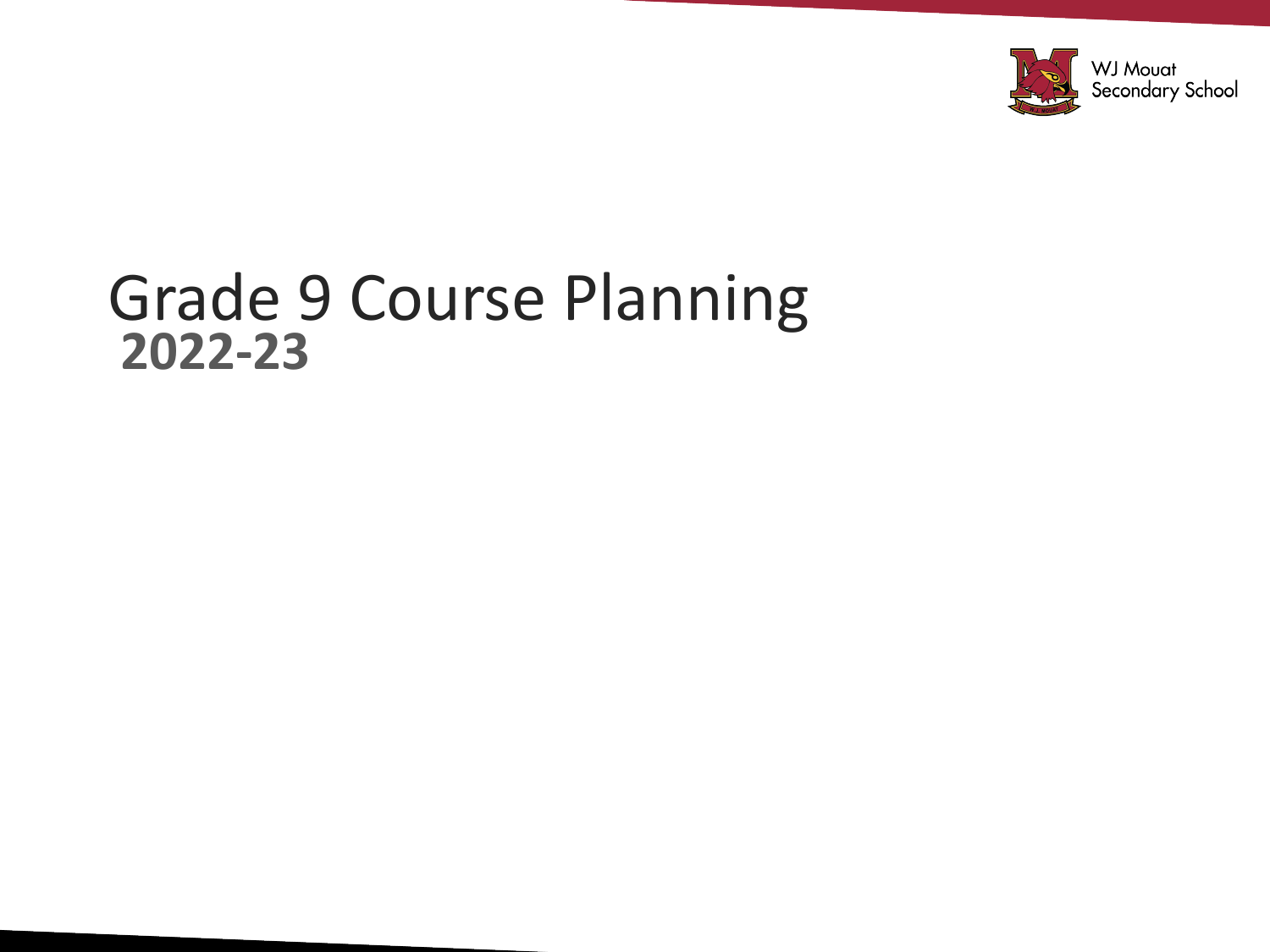

### Mouat Life

- Approx. 1400 students
- Layout: portables, 2 floors, 2 gyms, 2 weightrooms, cafeteria, hawkshop, learning commons, etc.
- Lunch—more freedom and responsibility
- Extra-curricular—club and team options-get involved!
- Schedule, extended day, report cards
- Good attendance is critical for success
- Students must achieve at least 50% in their classes to pass. Failed required classes must be repeated.
- Role of counsellors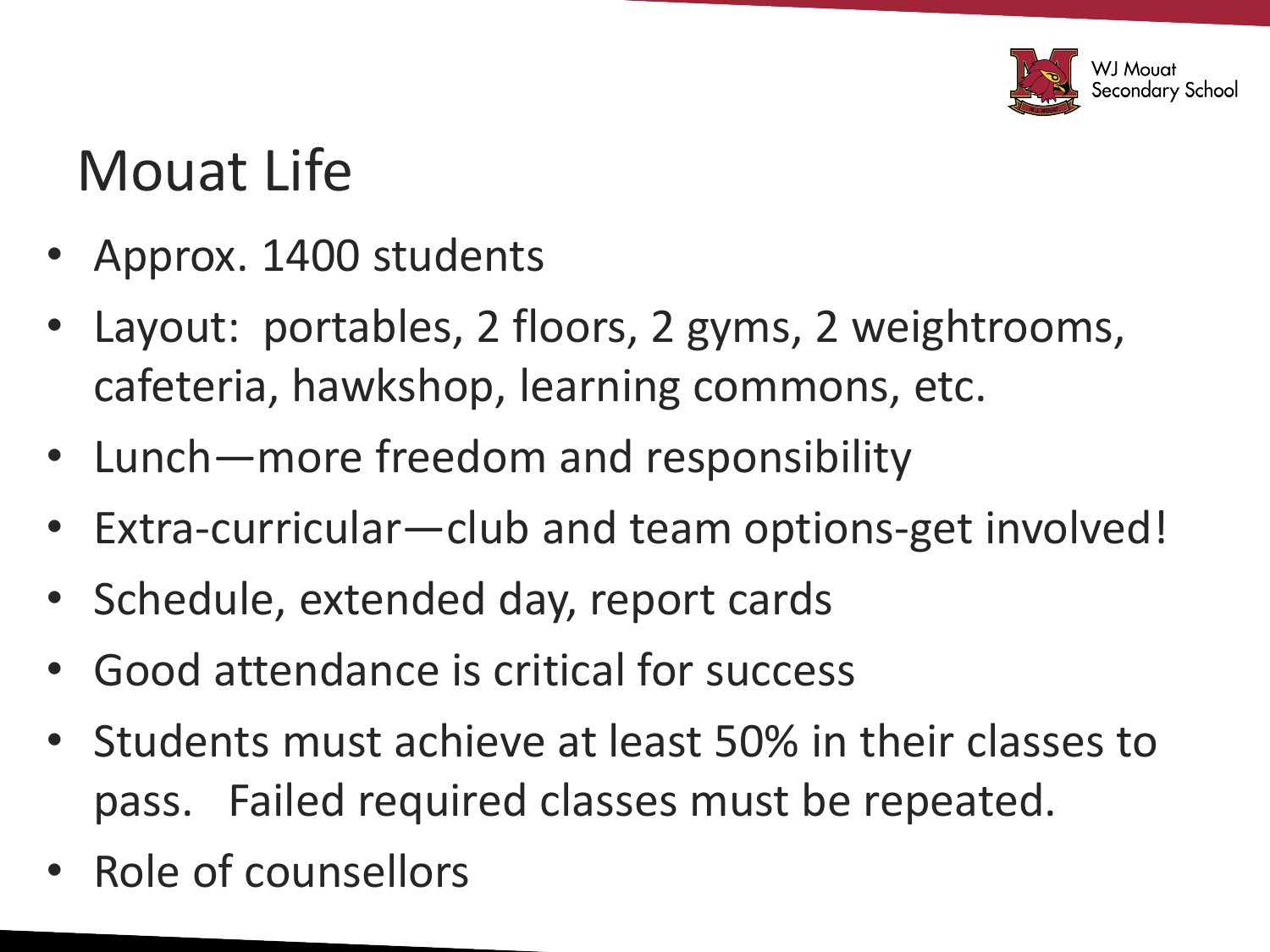

# Grade 9 courses that I must take If I am in **English**:

- English 9
- Math 9
- Social Studies 9
- Science 9
- Physical Health Education 9
- 1 Fine Art
- 1 Applied Skill
- 1 other Fine Art or Applied Skill or elective (French 9, Intro. German)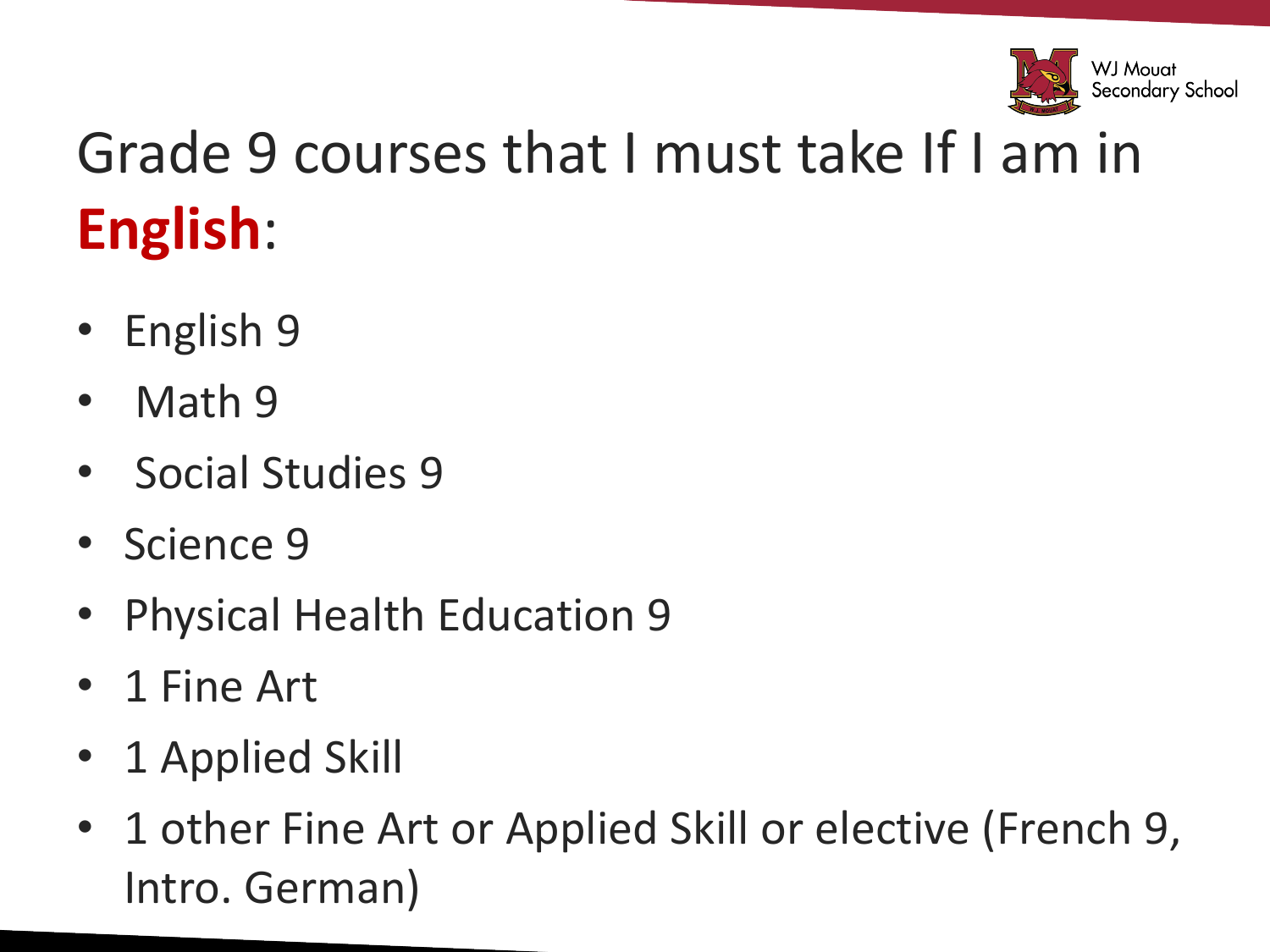

## Grade 9 Courses that I must take if I am in **French Immersion**:

- English 9
- Science 9
- Éducation physique et santé 9
- Sciences humaines 9
- Français langue 9
- Mathématiques 9
- 1 Fine Art
- 1 Applied Skill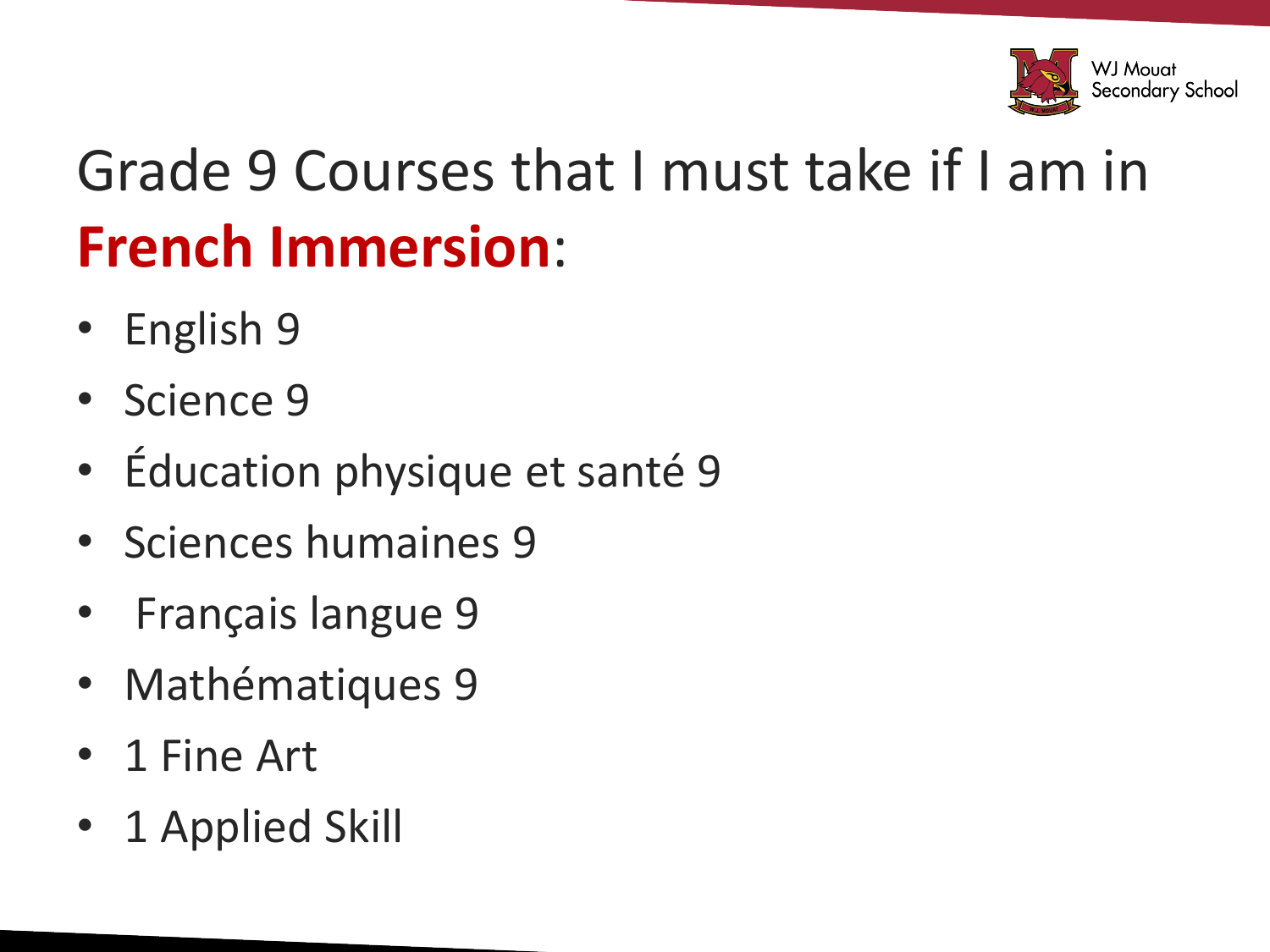

# What do I do if I fail any of my grade 9 classes next year?

- Repeat the course at W.J Mouat
- Repeat the course at summer school if the course is offered (usually only Math 9)
- Students must achieve a minimum of 50% in each course to move on the next grade level in that course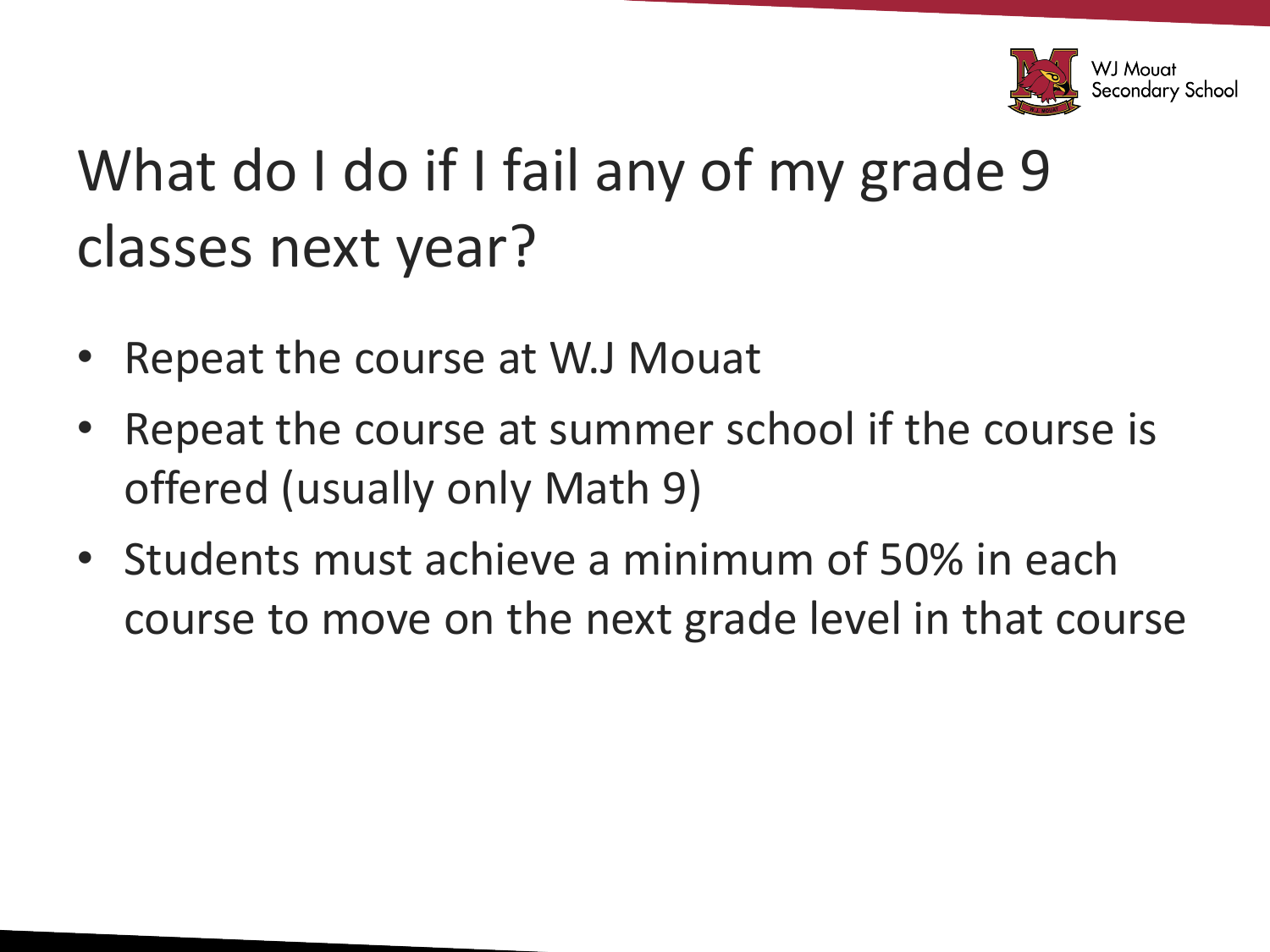

#### Second Language

- A second language is NOT required for graduation but some post-secondary institutions do require a second language up to grade 11 for entrance (ex. French 9, 10, 11 or Intro German 11, German 11)
- Students who struggle significantly with their English literacy skills may not want to add the stress of taking a second language
- If you speak and write French, Punjabi, Spanish, Japanese, Mandarin, or Korean you can get a language 11 or 12 credit by writing the Language Challenge exam through the Delta School District, usually done in your grade 11 or 12 year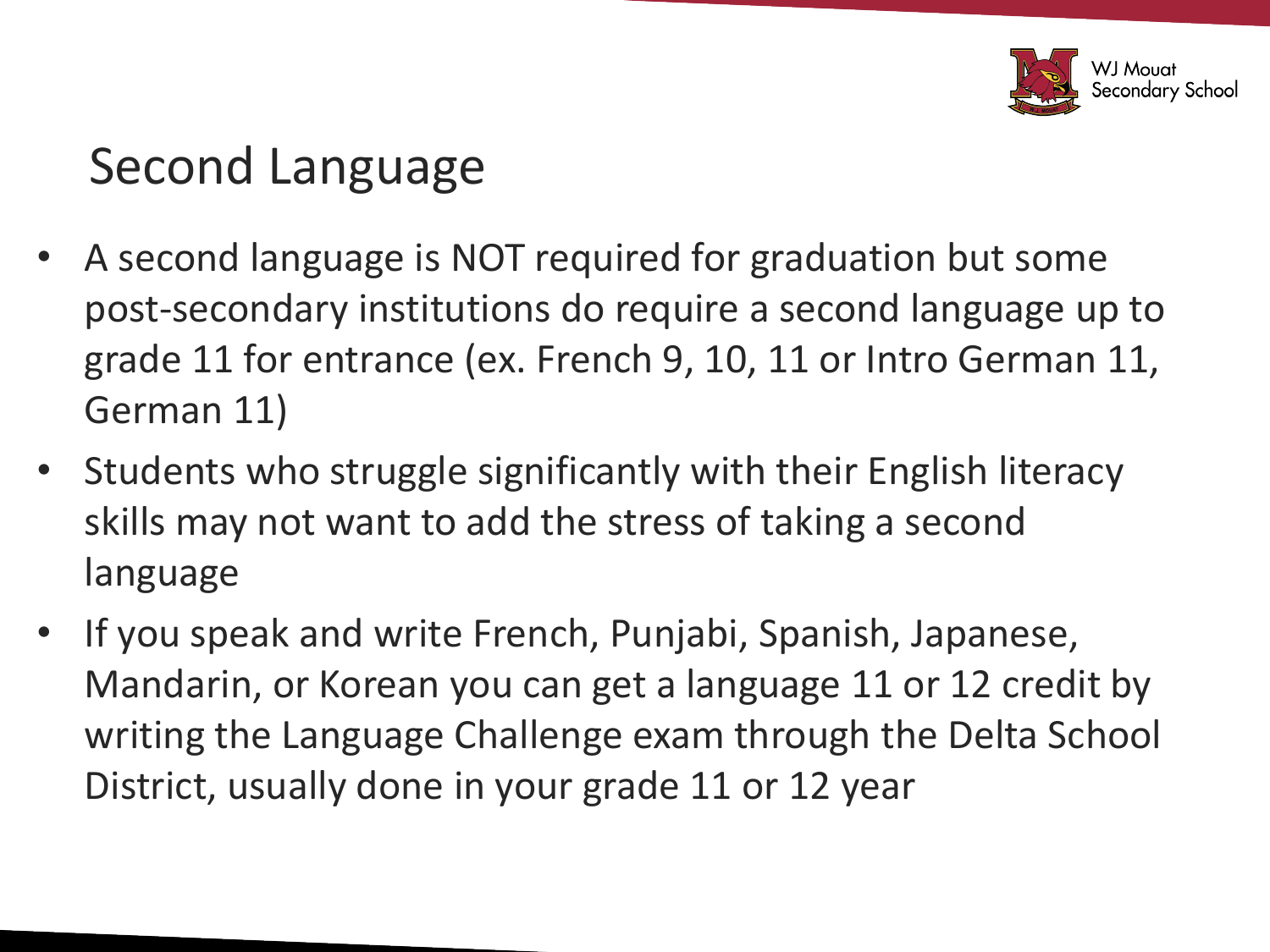## Choosing electives



- It is critical that you take the time go on to the W.J Mouat website under Student Services (Course Planning, Course Selection Guide) and read the descriptions for each of the courses that you are interested in taking
- You should be choosing your electives based on curiosity, personal interests and passions, applicability to future career, or to satisfy requirements for post-secondary
- The choices you make now are important. Course changes are always offered but are limited by space so you may not be able to change. Do your research and choose wisely.



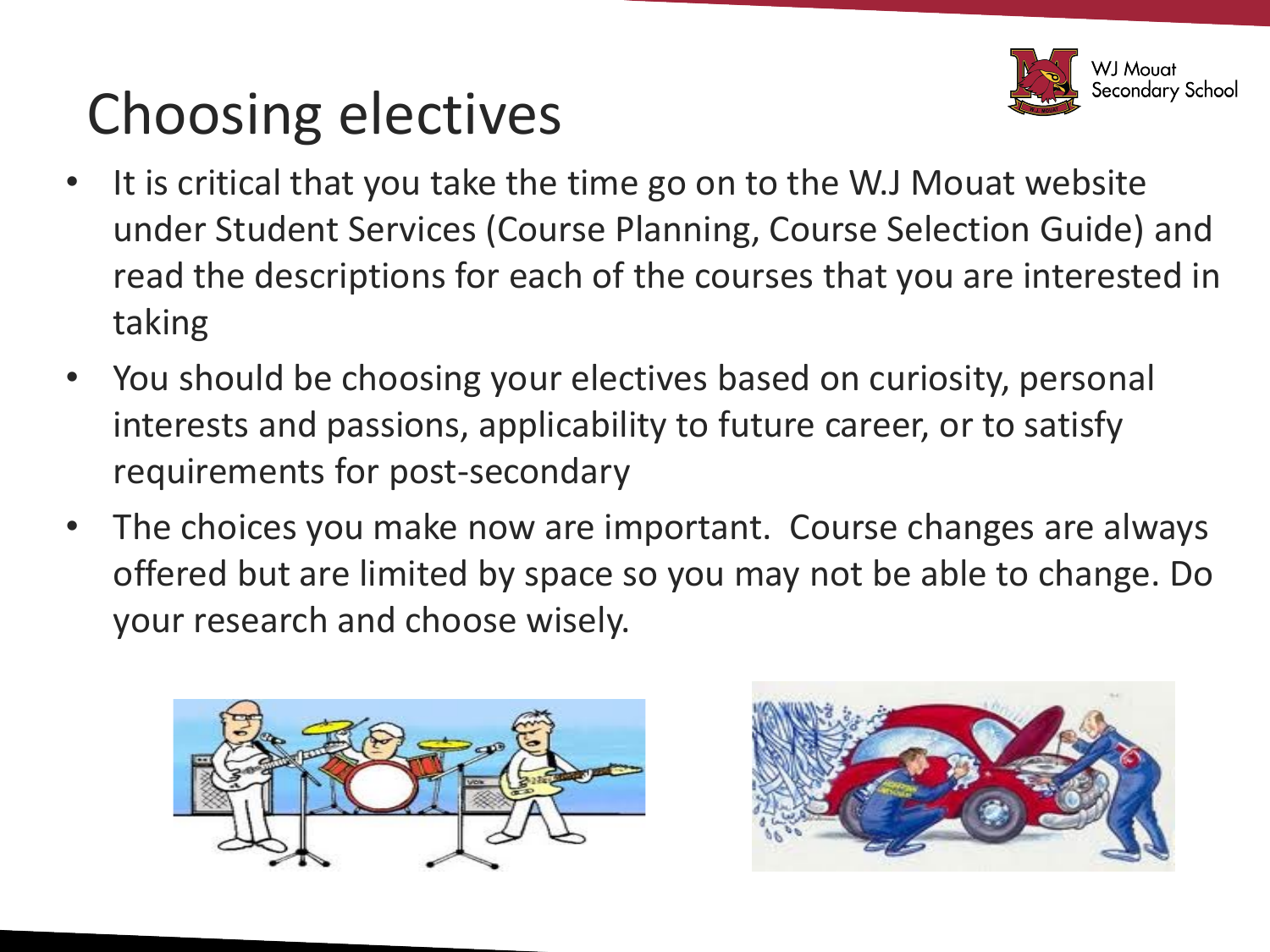

## Thinking ahead to grade 10:

- Literary Studies / Composition 10 (English 10)
- A Math 10: Workplace or Foundations & Precalculus 10
- Social Studies 10 or Sciences humaines 10
- Science 10
- Career Life Education 10 / Education à la vie professionnelle
- Physical Health Education 10
- 2 electives or FRAL 10 + one elective for FI students
- Numeracy 10 and Literacy 10 Assessment